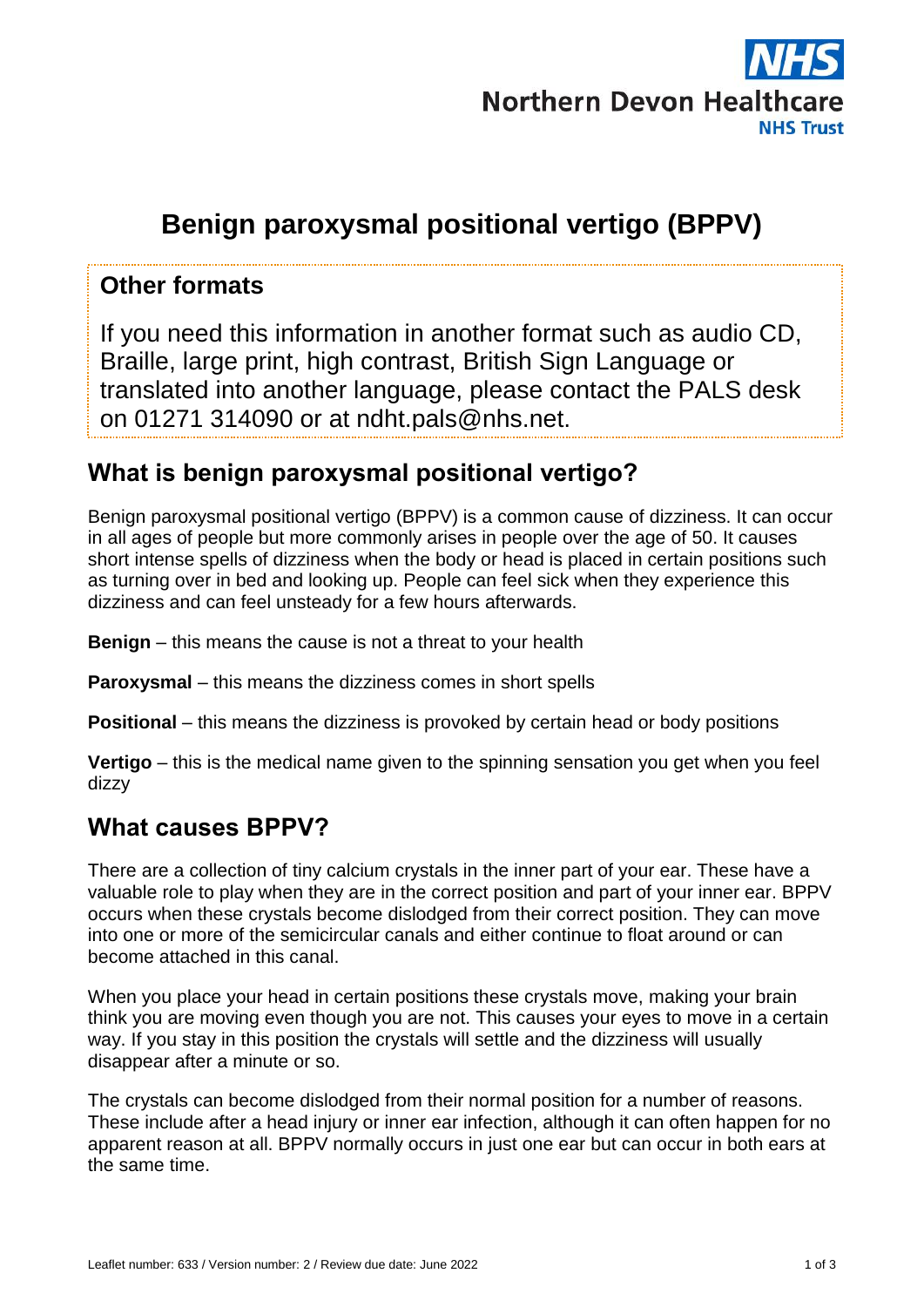

Diagram showing displaced calcium crystals in the inner ear.

#### **How is it diagnosed?**

The description of your dizzy symptoms is particularly helpful in diagnosing this condition. There is also a test called the Dix-Hallpike Manoeuvre, which can assess if you are suffering with BPPV and which ear is affected. This is done by asking you to lie down from a seated position with your head turned to one side. You will be assisted by an audiologist to do this. This can recreate your symptoms of feeling dizzy and should pass after a minute or so.

#### **How is it treated?**

BPPV can clear up spontaneously after a few weeks or even months without treatment. If it persists, then a safe, simple and effective exercise can be performed. This exercise may need to be repeated several times to be fully effective and for you to become completely symptom-free.

By completing a series of slow and controlled movements of your head and body, the crystals can be moved back to their correct position. This will be done in the clinic with a specialist audiologist.

### **What happens after the treatment?**

Some people can feel dizzy or off-balance after the treatment. This can last for up to 48 hours. Following this you should start to feel little or even no dizziness when in positions that used to make you feel dizzy before.

We will give you a modified version of this exercise to do at home, which will aim to resolve your dizzy symptoms completely.

### **What is the expected outcome of treatment?**

Treatment is normally very effective, especially if the exercises are performed by you at home diligently. However, BPPV can be known to reoccur in some cases after a few months or even a few years but will more than likely be treated with the same exercise.

### **Follow-up**

We will make a routine follow-up appointment 3 to 4 weeks after treatment to review your symptoms. In the meantime you will be asked to perform the home exercises to help your symptoms further.